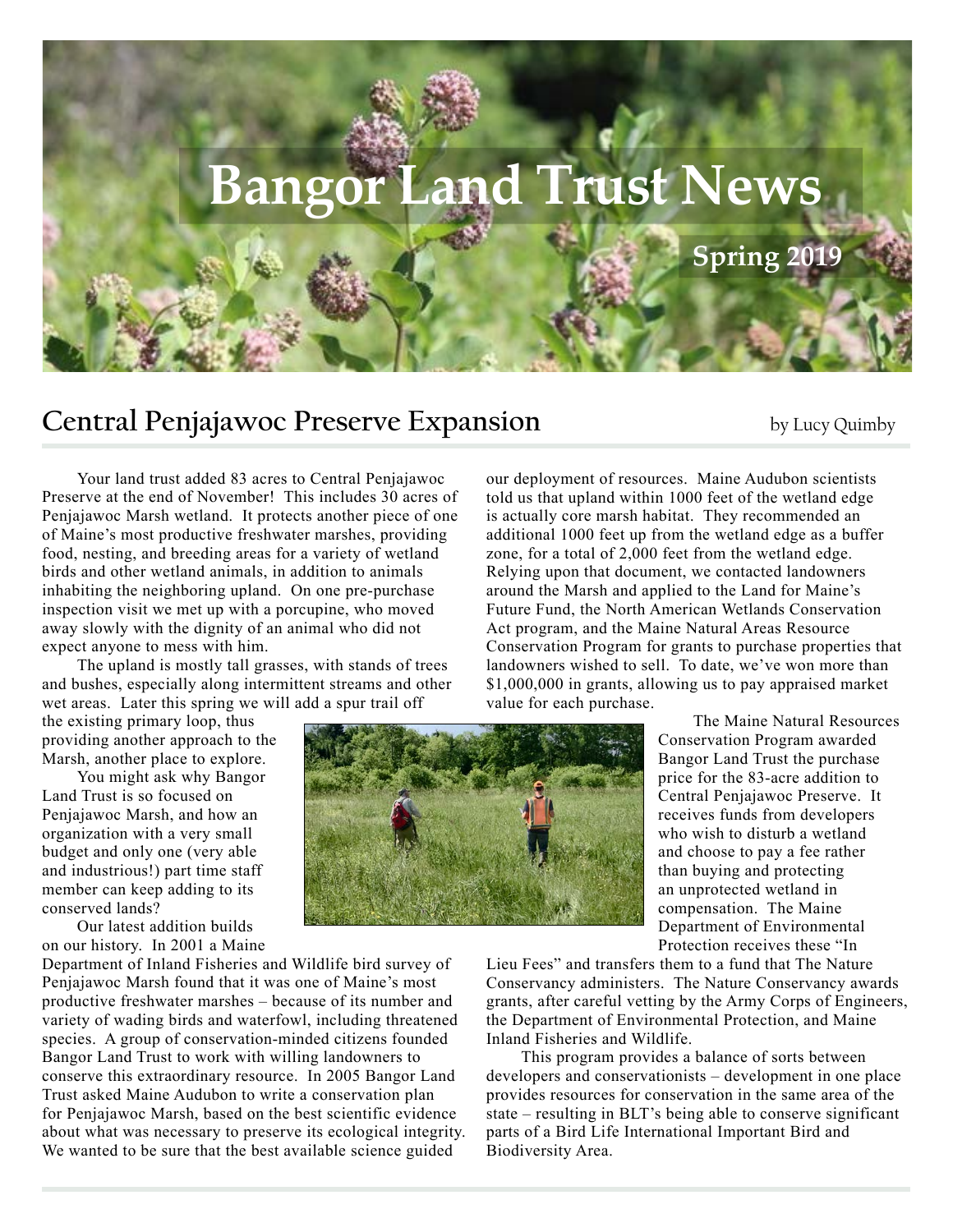



Lucy Quimby *President*



William Phillips *Vice President*



James Hinds *Treasurer*



Greg Edwards *Secretary*

Grace Bartlett Michele Benoit Katelin Craven Chris Dalton Robert Ostrowski Paul Pasquine Dave Thompson



## **President's Letter**

Dear Friends,

I always read Grace Bartlett's Nature Notes first. This month they sent my mind in several directions. First, each green thing and critter have a story to tell – beginning with "who are you?" and "why are you here?" and going on to "how did you get here?" and "are you getting what you need in this place?"

This is an invitation to develop a more personal relationship with the forests and fields – getting to know each individual better. Some have come long distances, like the Bobolinks returning in the spring from Latin America and that invasive Common Buckthorn brought to North America from Eurasia. Others, like the white-tailed deer and balsam fir, are native, perhaps inhabiting this area since the last glaciation.

I suspect that many of the answers to my questions involve us, humans, and our power to alter the landscape There is no part of the globe we haven't touched in some way, including changing the climate.

With our power comes the obligation to act responsibly – to choose behaviors with an eye to their long-term effects. This is a daunting responsibility, best taken on as an organized group effort.

In Bangor, we have been given the opportunity to take care of a crucial piece of our earth, a Bird Life International Important Bird and Biodiversity Area where nearly 200 species of birds breed or migrate through, including 40 species on the State's Endangered, Threatened, and Special Concern Lists. And this is just the birds. We have bear, moose, and bobcats, salamanders, tree frogs, and butterflies. There are so many animals to get to know – so many stories to learn, so many opportunities locally to mitigate the effects on wildlife of climate change.

And for all Bangor Land Trust members and supporters – you are a part of the answer to "why are you here" – you are helping to provide a home for so many animals, including humans, for whom the poet Gary Snyder 's words ring true: "Nature is not a place to visit, it is home."

Thank you for supporting our home in nature.

Sincerely,

Lucy Quindy



Fully-supported routes 12 to 100 miles. Discounted rate before July 15<sup>th</sup>. Can't ride? Be a volunteer! For more information contact the office.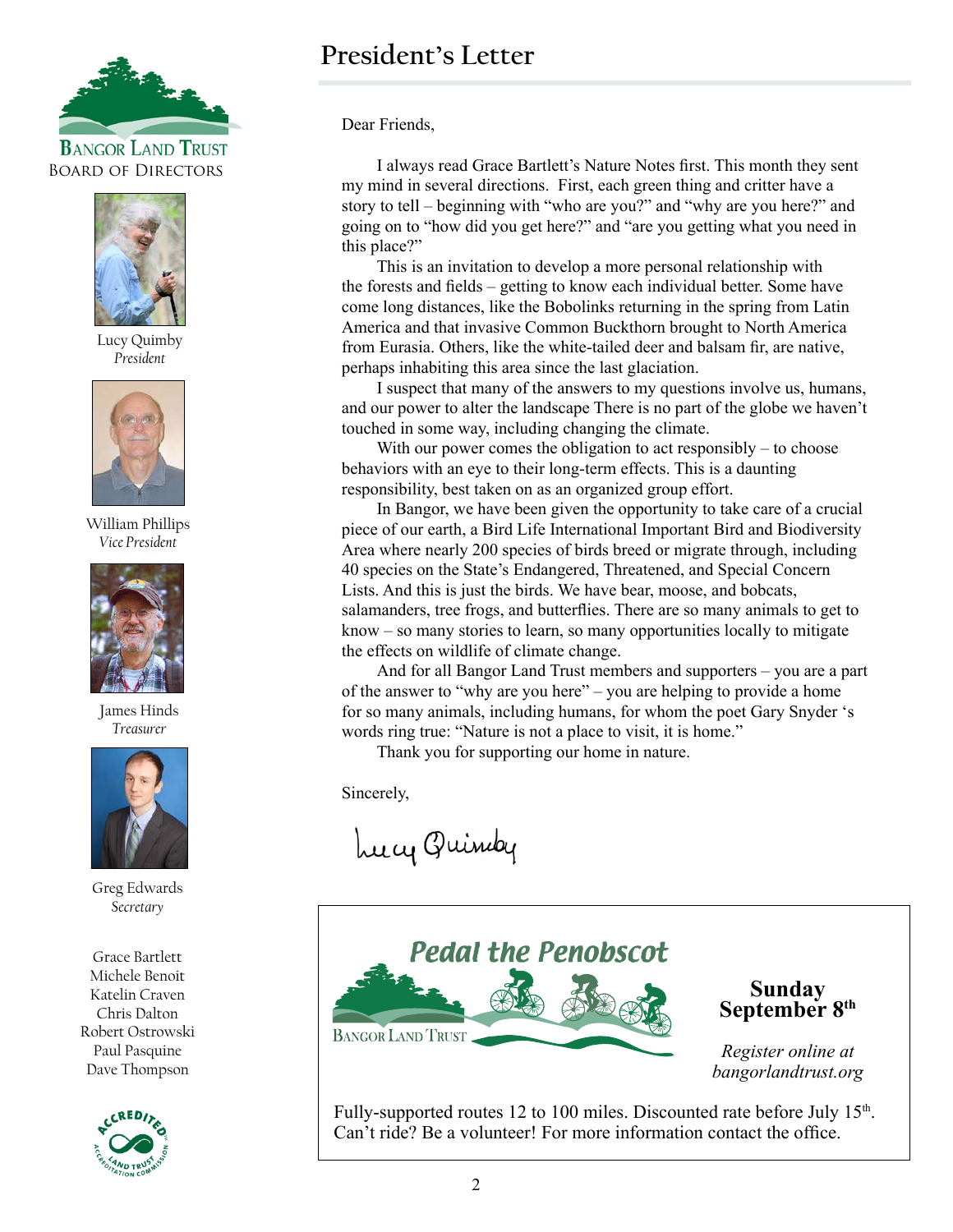In fourth grade we learned to ask questions about the stories we read. You know, the who, what, when, how questions. As I wander the fields and forests, I find these questions valuable tools for an amateur nature sleuth. For example, one day last fall, not far from the trailhead at Northeast Penjajawoc Preserve, I came across some small green apples about 3/4 inch in diameter. They were on and around the trail, but I was in the forest. Apple trees are not known to grow in the woods, so why was the tree and its fruit here? After some looking around to see what other trees were growing nearby, I began to think, "ah, this was probably a field at one time and the apple tree was once in the open." The other trees sharing the space with the apple were bigtooth aspen, quaking aspen, and eastern white pine. All these are indicators that this was an "early succession forest." These are the "first-comer" trees once a field is left to grow up. They don't like the shade.

The who, what, when, why, and how questions are valuable tools to better understand why things are where they are. Why is the Christmas fern in the moist rich shaded forests, but the cinnamon fern seems to prefer the open woods? What is rock and soil beneath the Marsh? Has it always been a wet area? (Hint: The bedrock is sandstone



and shale in this area with glacial marine silt and clay on top of that. The layer just beneath the Marsh is muck, an organic histosol.) By asking questions of what we see, we can better read the woods and fields, streams and marsh where we wander. For me, having a better understanding of who lives where and why, has opened me up to the intricate patterns and connections - the communities and ecosystems.

These questions have served me well and have moved me to a greater appreciation of who is around me, what I am seeing, smelling, and hearing, why a particular species is living in this spot, when it moved into an area, and how it got there. They have led me to a place of greater wonder, curiosity, and respect.

So the next time you are out in the woods or by the water, I urge you to remember the who, what, why, when, and how of your childhood and see what you discover along your way.

# Thank you!

- Justin Poland for your help with the January Nature Watch outing when the temps and winds made the outing brutally cold. A few brave souls faced the conditions that day.
- Richard Spinney and Michelle Benoit for sharing photography tips and images at Nature in Focus the first of more photography workshops to come.
- Aram Calhoun for the informative and inspiring talk at the  $18<sup>th</sup>$  Annual Meeting held at Dysart's Broadway Restaurant. And to Dysart's for their generosity and hospitality.
- Dana Wilde for the very nice time we were able to spend with you. We'll look for your new book on Maine spiders out this summer.
- Lynn and Ray Bolduc for chairing the Pedal the Penobscot Committee and to new and returning committee members working on the best ride yet.
- Lucy Quimby for guiding Winter Adventure at West Penjajawoc; and to
- Christy Stout and Margaret Beckman for installing new bird houses there and for Daniel and Lukas Modrusan for building them.
- Volunteers that ran a Build An Insect Exploration Station at the 2019 Maine Science Festival - and to all who contributed crafty scraps. That was fun and we're already thinking about next year.

*The snow is melting at Northeast Penjajawoc Preserve.*